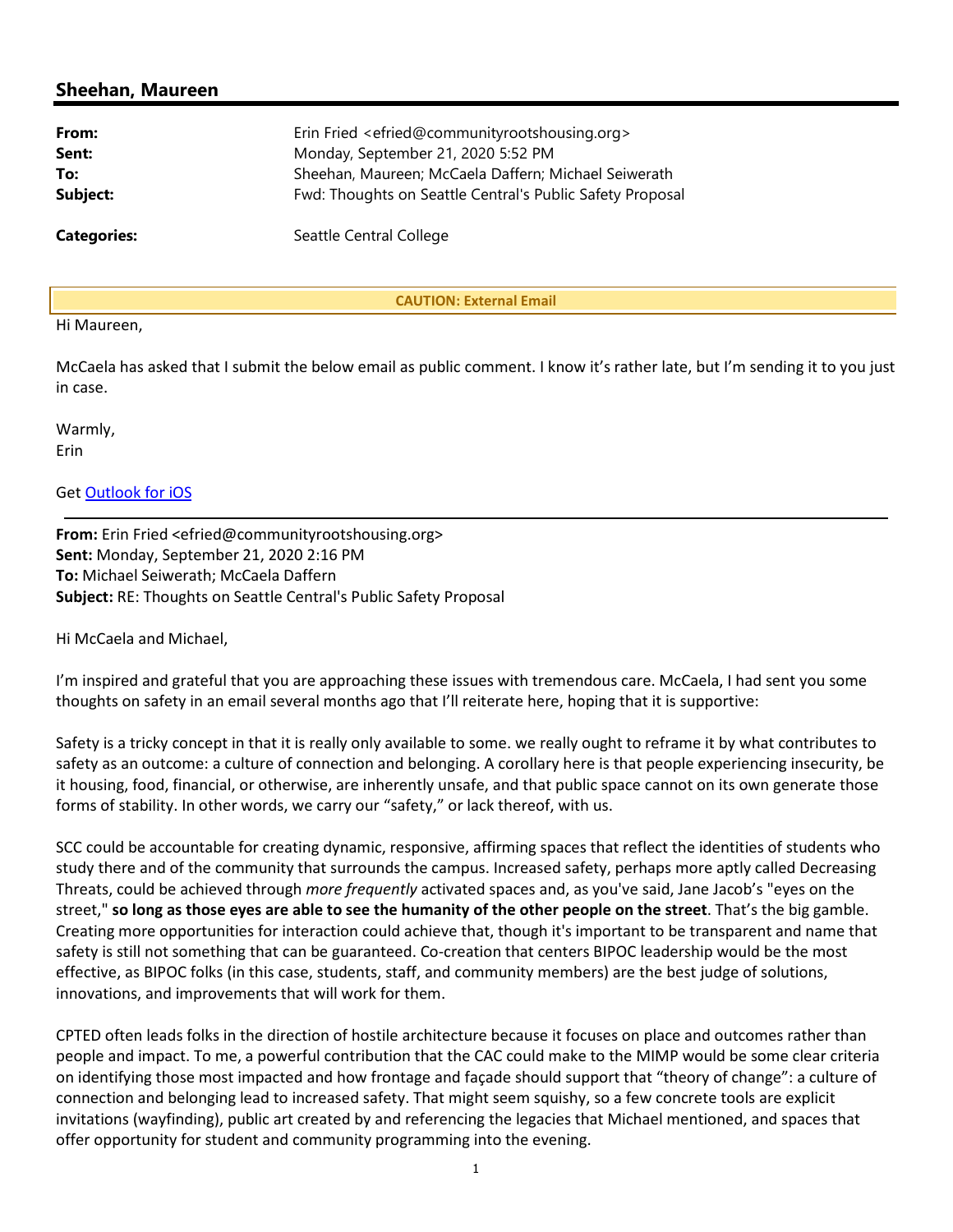Just my two cents. One of my goals with these MIMP tours is to get some social services providers to share their perspectives. That might take some one-on-one interviews or a small focus group. The same might be true of a BIPOCcentered outreach strategy.

Warmly, Erin